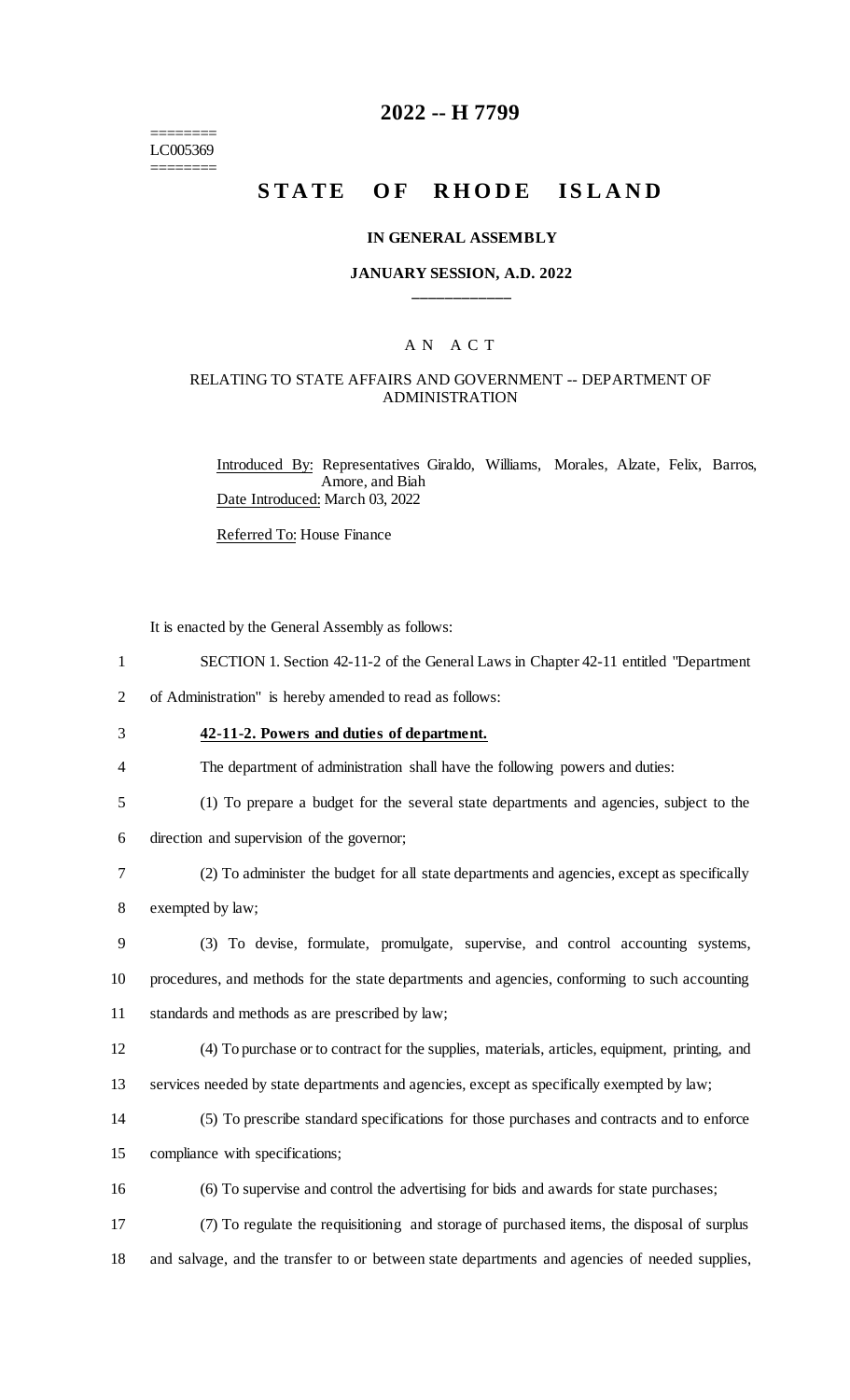equipment, and materials;

 (8) To maintain, equip, and keep in repair the state house, state office building, and other premises owned or rented by the state for the use of any department or agency, excepting those buildings, the control of which is vested by law in some other agency;

 (9) To provide for the periodic inspection, appraisal or inventory of all state buildings and property, real and personal;

(10) To require reports from state agencies on the buildings and property in their custody;

(11) To issue regulations to govern the protection and custody of the property of the state;

 (12) To assign office and storage space and to rent and lease land and buildings for the use of the several state departments and agencies in the manner provided by law;

 (13) To control and supervise the acquisition, operation, maintenance, repair, and replacement of state-owned motor vehicles by state agencies;

 (14) To maintain and operate central duplicating and mailing service for the several state departments and agencies;

 (15) To furnish the several departments and agencies of the state with other essential office services;

 (16) To survey and examine the administration and operation of the state departments and agencies, submitting to the governor proposals to secure greater administrative efficiency and economy, to minimize the duplication of activities, and to effect a better organization and consolidation of functions among state agencies;

 (17) To operate a merit system of personnel administration and personnel management as defined in § 36-3-3 in connection with the conditions of employment in all state departments and agencies within the classified service;

 (18) To assign or reassign, with the approval of the governor, any functions, duties, or powers established by this chapter to any agency within the department;

 (19) To establish, maintain, and operate a data processing center or centers, approve the acquisition and use of electronic data processing services by state agencies, furnish staff assistance in methods, systems and programming work to other state agencies, and arrange for and effect the centralization and consolidation of punch card and electronic data processing equipment and services in order to obtain maximum utilization and efficiency;

 (20) To devise, formulate, promulgate, supervise, and control a comprehensive and coordinated statewide information system designed to improve the database used in the management of public resources, to consult and advise with other state departments and agencies and municipalities to assure appropriate and full participation in this system, and to encourage the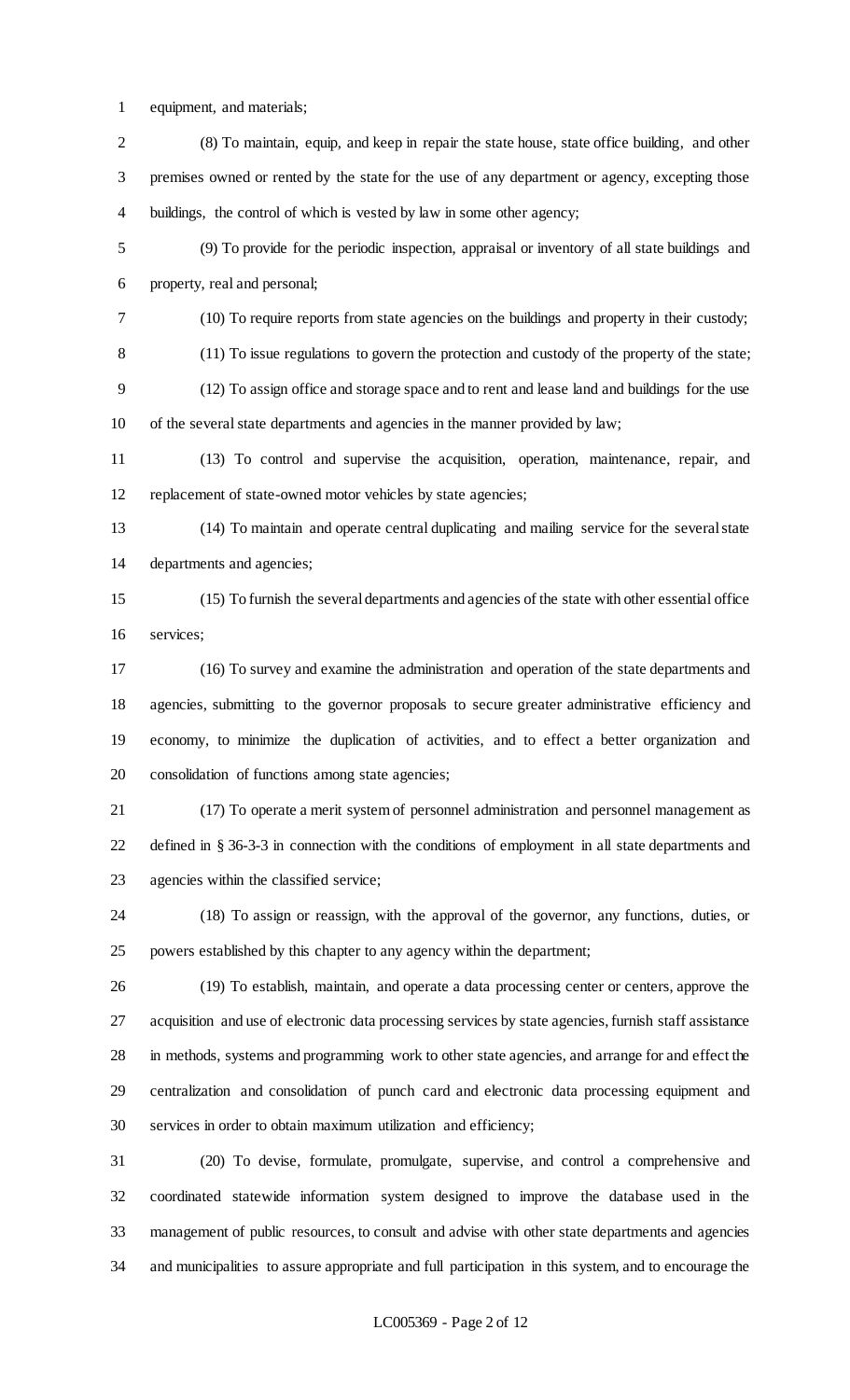participation of the various municipalities of this state in this system by providing technical or other appropriate assistance toward establishing, within those municipalities, compatible information systems in order to obtain the maximum effectiveness in the management of public resources;

 (i) The comprehensive and coordinated statewide information system may include a Rhode Island geographic information system of land-related economic, physical, cultural and natural resources.

 (ii) In order to ensure the continuity of the maintenance and functions of the geographic information system, the general assembly may annually appropriate such sum as it may deem necessary to the department of administration for its support;

 (21) To administer a statewide planning program including planning assistance to the state departments and agencies;

(22) To administer a statewide program of photography and photographic services;

 (23) To negotiate with public or private educational institutions in the state, in cooperation with the department of health, for state support of medical education;

 (24) To promote the expansion of markets for recovered material and to maximize their return to productive economic use through the purchase of materials and supplies with recycled content by the state of Rhode Island to the fullest extent practically feasible;

(25) To approve costs as provided in § 23-19-32;

 (26) To provide all necessary civil service tests for child protective investigators and social workers at least twice each year and to maintain an adequate hiring list for these positions at all times;

(27)(a) To prepare a report every three (3) months by all current property leases or rentals

by any state or quasi-state agency to include the following information:

(i) Name of lessor;

(ii) Description of the lease (purpose, physical characteristics, and location);

- 26 (iii) Cost of the lease;
- (iv) Amount paid to date;
- (v) Date initiated;
- (vi) Date covered by the lease.
- (b) To prepare a report by October 31, 2014, of all current property owned by the state or
- leased by any state agency or quasi-state agency to include the following information:
- (i) Total square feet for each building or leased space;
- (ii) Total square feet for each building and space utilized as office space currently;
- (iii) Location of each building or leased space;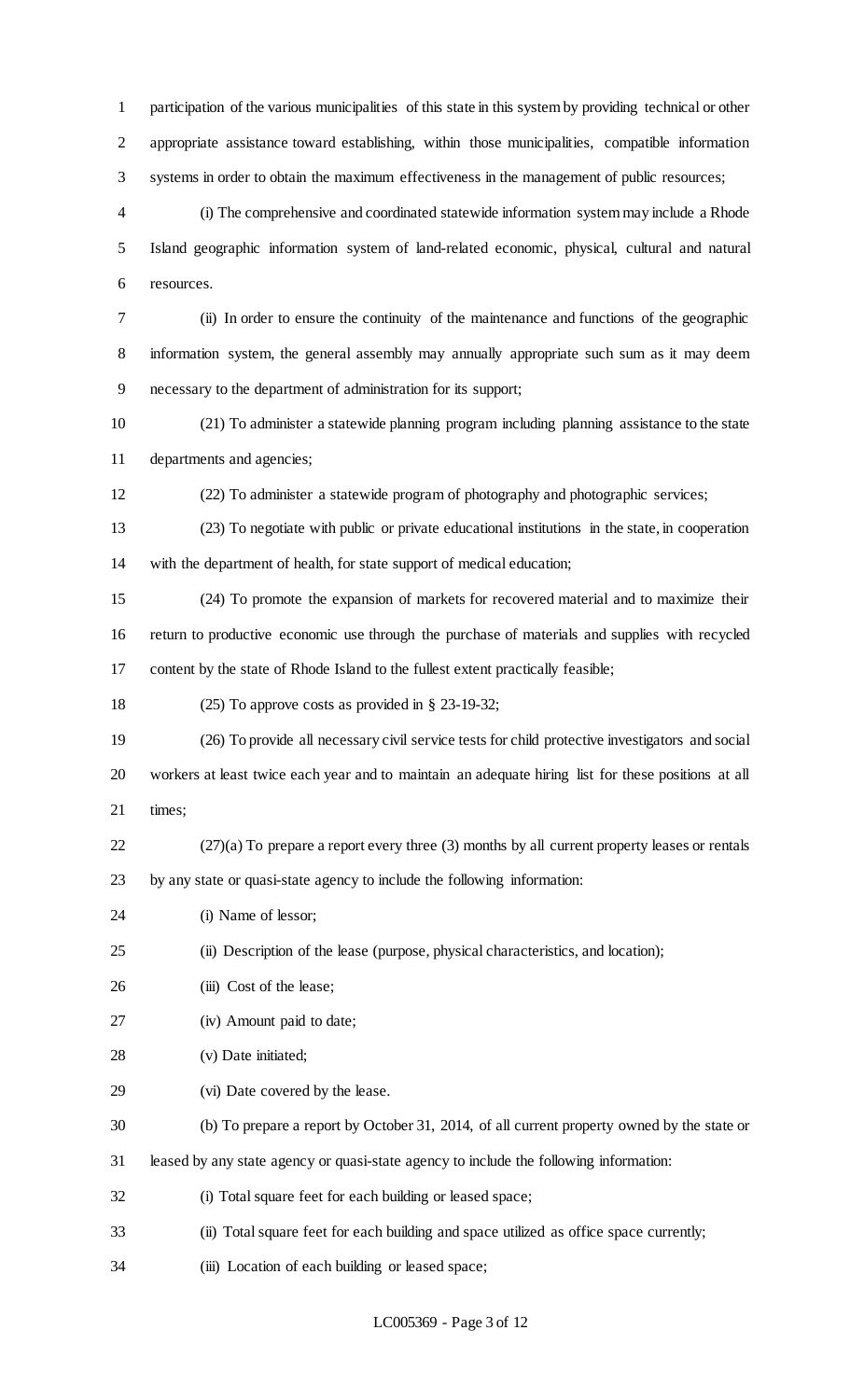(iv) Ratio and listing of buildings owned by the state versus leased;

| $\overline{2}$                                                                        | (v) Total occupancy costs which shall include capital expenses, provided a proxy should              |  |  |  |
|---------------------------------------------------------------------------------------|------------------------------------------------------------------------------------------------------|--|--|--|
| 3                                                                                     | be provided to compare properties that are owned versus leased by showing capital expenses on        |  |  |  |
| $\overline{4}$                                                                        | owned properties as a per square foot cost at industry depreciation rates;                           |  |  |  |
| 5                                                                                     | (vi) Expiration dates of leases;                                                                     |  |  |  |
| 6                                                                                     | (vii) Number of workstations per building or leased space;                                           |  |  |  |
| 7                                                                                     | (viii) Total square feet divided by number of workstations;                                          |  |  |  |
| 8                                                                                     | (ix) Total number of vacant workstations;                                                            |  |  |  |
| 9                                                                                     | (x) Percentage of vacant workstations versus total workstations available;                           |  |  |  |
| 10                                                                                    | (xi) Date when an action is required by the state to renew or terminate a lease;                     |  |  |  |
| 11                                                                                    | (xii) Strategic plan for leases commencing or expiring by June 30, 2016;                             |  |  |  |
| 12                                                                                    | (xiii) Map of all state buildings which provides: cost per square foot to maintain, total            |  |  |  |
| 13                                                                                    | number of square feet, total operating cost, date each lease expires, number of persons per building |  |  |  |
| 14                                                                                    | and total number of vacant seats per building; and                                                   |  |  |  |
| 15                                                                                    | (xiv) Industry benchmark report which shall include total operating cost by full-time                |  |  |  |
| 16                                                                                    | equivalent employee, total operating cost by square foot and total square feet divided by full-time  |  |  |  |
| 17                                                                                    | equivalent employee;                                                                                 |  |  |  |
| 18                                                                                    | (28) To prepare a report to the chairs of the house and senate finance committees by                 |  |  |  |
| 19                                                                                    | December 15, 2021, and each year thereafter of all current property owned by the state or leased     |  |  |  |
| by any state agency or quasi-state agency to include the following information:<br>20 |                                                                                                      |  |  |  |
| 21                                                                                    | (i) Total square feet for each building or leased space;                                             |  |  |  |
| 22                                                                                    | (ii) Total square feet for each building and space utilized as office space currently;               |  |  |  |
| 23                                                                                    | (iii) Location of each building or leased space;                                                     |  |  |  |
| 24                                                                                    | (iv) Ratio and listing of buildings owned by the state versus leased;                                |  |  |  |
| 25                                                                                    | (v) Total occupancy costs which shall include capital expenses, provided a proxy should              |  |  |  |
| 26                                                                                    | be provided to compare properties that are owned versus leased by showing capital expenses on        |  |  |  |
| 27                                                                                    | owned properties as a per square foot cost at industry depreciation rates;                           |  |  |  |
| 28                                                                                    | (vi) Expiration dates of leases;                                                                     |  |  |  |
| 29                                                                                    | (vii) Number of workstations per building or leased space;                                           |  |  |  |
| 30                                                                                    | (viii) Total square feet divided by number of workstations;                                          |  |  |  |
| 31                                                                                    | (ix) Total number of vacant workstations;                                                            |  |  |  |
| 32                                                                                    | (x) Percentage of vacant workstations versus total workstations available;                           |  |  |  |
| 33                                                                                    | (xi) Date when an action is required by the state to renew or terminate a lease;                     |  |  |  |
| 34                                                                                    | (xii) Strategic plan for leases commencing or expiring by June 30, 2022, and each                    |  |  |  |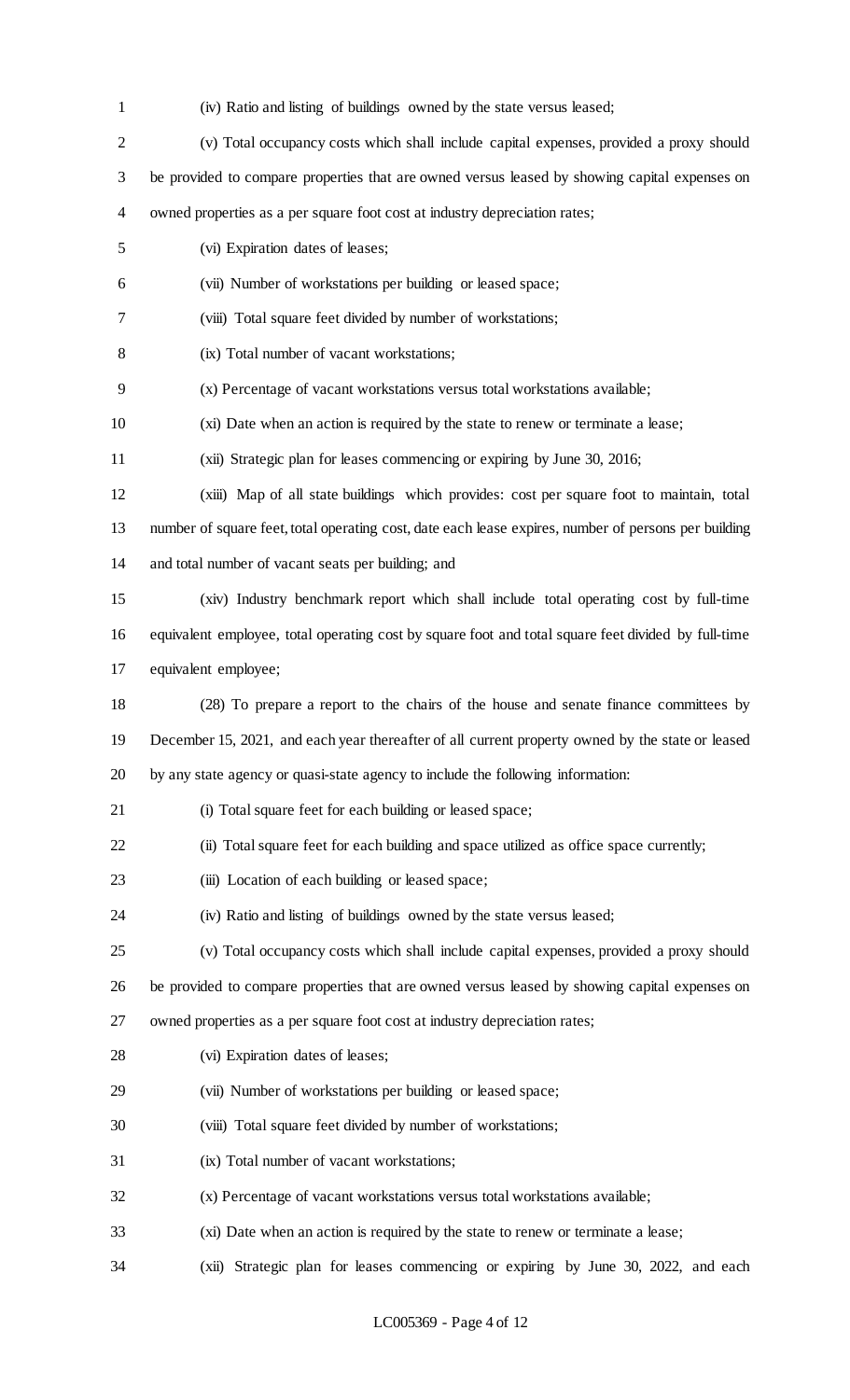subsequent year thereafter;

 (xiii) Map of all state buildings that provides: cost per square foot to maintain, total number of square feet, total operating cost, date each lease expires, number of persons per building and total number of vacant seats per building; and

 (xiv) Industry benchmark report that shall include total operating cost by full-time equivalent employee, total operating cost by square foot and total square feet divided by full-time equivalent employee;

 (29) To provide by December 31, 1995, the availability of automatic direct deposit to any recipient of a state benefit payment, provided that the agency responsible for making that payment generates one thousand (1,000) or more such payments each month;

 (30) To encourage municipalities, school districts, and quasi-public agencies to achieve cost savings in health insurance, purchasing, or energy usage by participating in state contracts, or by entering into collaborative agreements with other municipalities, districts, or agencies. To assist in determining whether the benefit levels including employee cost sharing and unit costs of such benefits and costs are excessive relative to other municipalities, districts, or quasi-public agencies 16 as compared with state benefit levels and costs; and

 (31) To administer a health benefit exchange in accordance with chapter 157 of this title ; and

 (32) No state agency shall enter into any contracts with the U.S. Immigration and Customs Enforcement (ICE) for the purposes of housing and detaining people.

 SECTION 2. Section 42-56-10 of the General Laws in Chapter 42-56 entitled "Corrections Department" is hereby amended to read as follows:

#### **42-56-10. Powers of the director.**

 In addition to exercising the powers and performing the duties, which are otherwise given to him or her by law, the director of the department of corrections shall:

 (1) Designate, establish, maintain, and administer those state correctional facilities that he or she deems necessary, and may discontinue the use of those state correctional facilities that he or she deems appropriate for that action;

 (2) Maintain security, safety, and order at all state correctional facilities, utilize the resources of the department to prevent escapes from any state correctional facility, take all necessary precautions to prevent the occurrence or spread of any disorder, riot, or insurrection of any state correctional facility, including, but not limited to, the development, planning, and coordination of emergency riot procedures, and take suitable measures for the restoration of order; (3) Establish and enforce standards for all state correctional facilities;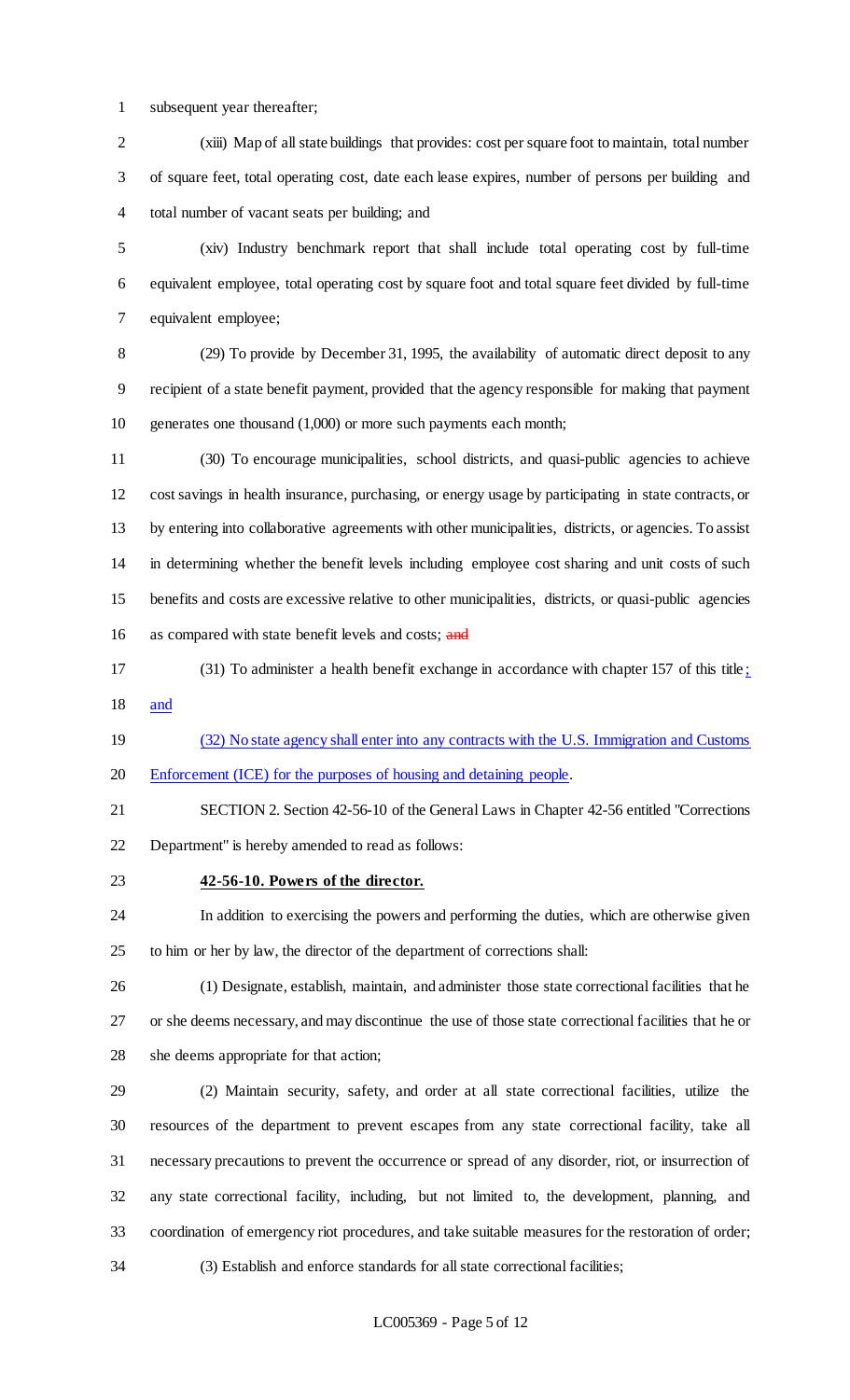- (4) Supervise and/or approve the administration by the assistant directors of the department;
- (5) Manage, direct, and supervise the operations of the department;

(6) Direct employees in the performance of their official duties;

 (7) Hire, promote, transfer, assign, and retain employees and suspend, demote, discharge, or take other necessary disciplinary action;

(8) Maintain the efficiency of the operations of the department;

 (9) Determine the methods, means, and personnel by which those operations of the department are to be conducted;

 (10) Relieve employees from duties because of lack of work or for other legitimate reasons; (11) Establish, maintain, and administer programs, including, but not limited to, education, training, and employment, of persons committed to the custody of the department, designed as far as practicable to prepare and assist each person to assume the responsibilities and exercise the rights of a citizen of this state;

 (12) Establish a system of classification of persons committed to the custody of the department for the purpose of developing programs for each person in order to effectively develop an individualized program for each sentenced inmate that will address each offender's individual treatment and rehabilitative needs, the department of corrections is authorized to receive, with the express consent of the inmate, and upon request to the department of children, youth and families, the offender's juvenile arrest and/or adjudication records. Information related to the juvenile's family members and other third parties, excluding law enforcement personnel, shall be redacted from the records provided prior to their release to the department. The records will be disclosed to only those department personnel directly responsible for, and only for the purpose of, developing the individualized program for the offender;

 (13) Determine at the time of commitment, and from time to time thereafter, the custody requirements and program needs of each person committed to the custody of the department and assign or transfer those persons to appropriate facilities and programs;

 (14) Establish training programs for employees of the department, including the use of an application system for the department's correctional officer training academy that leverages other law enforcement entity recruiting and the establishment of any fee associated with such system, provided that a state application process compliant with § 28-6.3-1 also be provided;

(15) Investigate grievances and inquire into alleged misconduct within the department;

(16) Maintain adequate records of persons committed to the custody of the department;

(17) Establish and maintain programs of research, statistics, and planning, and conduct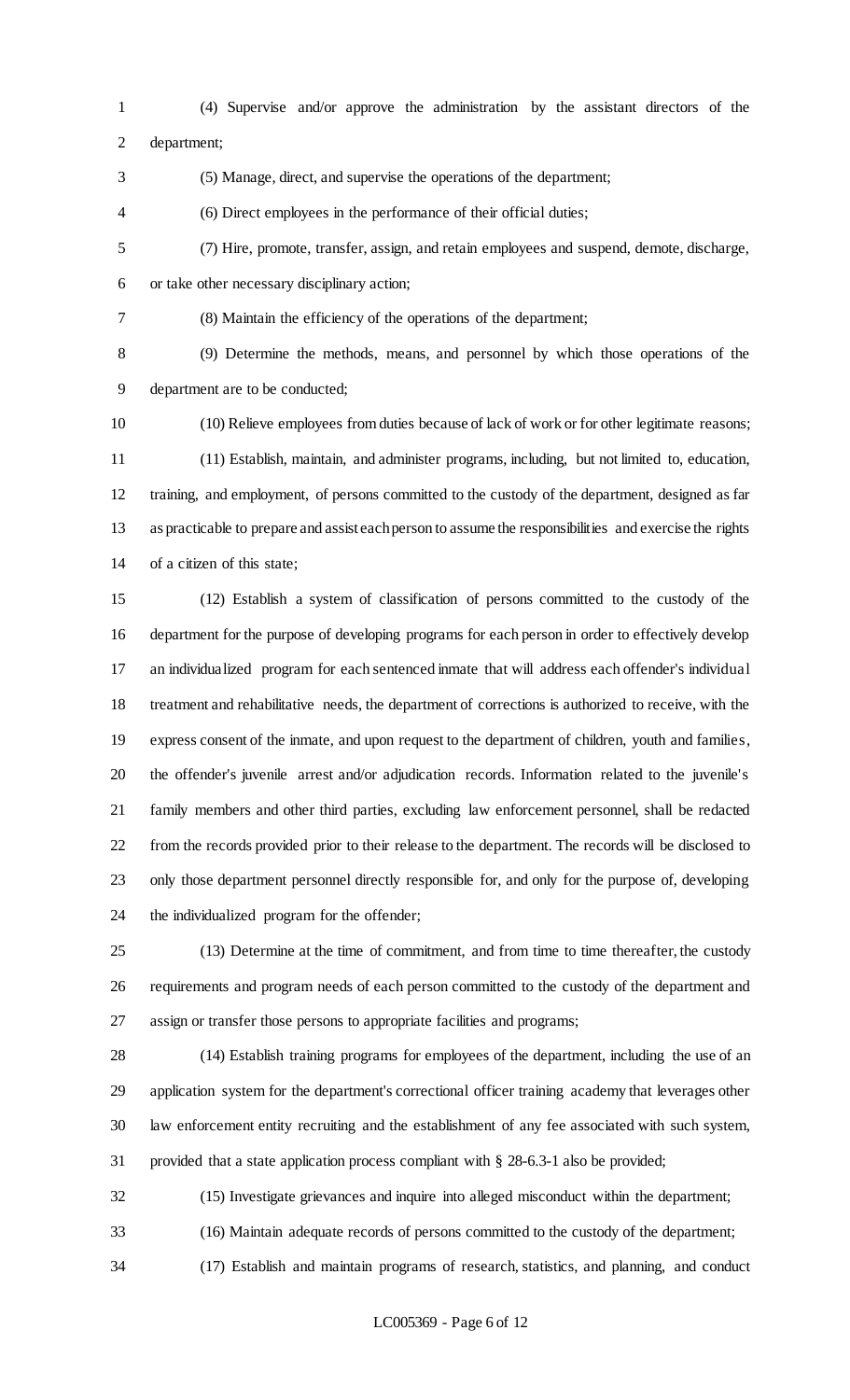studies relating to correctional programs and responsibilities of the department;

 (18) Utilize, as far as practicable, the services and resources of specialized community agencies and other local community groups in the development of programs, recruitment of volunteers, and dissemination of information regarding the work and needs of the department;

 (19) Make and enter into any contracts and agreements necessary or incidental to the performance of the duties and execution of the powers of the department, including, but not limited to, contracts to render services to committed offenders, and to provide for training or education for correctional officers and staff, except that no contracts shall be entered into with a private, for- profit prison facility, or with the U.S. Immigration and Customs Enforcement (ICE) for the 10 purposes of housing and detaining people;

 (20) Seek to develop civic interest in the work of the department and educate the public to the needs and goals of the corrections process;

 (21) Expend annually in the exercise of his or her powers, performance of his or her duties, and for the necessary operations of the department those sums that may be appropriated by the general assembly;

 (22) Make and promulgate necessary rules and regulations incident to the exercise of his or her powers and the performance of his or her duties, including, but not limited to, rules and regulations regarding nutrition, sanitation, safety, discipline, recreation, religious services, communication, and visiting privileges, classification, education, training, employment, care, and custody for all persons committed to correctional facilities;

(23) Make and promulgate regulations to provide:

 (a) Written notice to licensed nursing facilities, licensed assisted-living residences, and housing for the elderly whenever a person seeking to reside in one of these facilities or residences is being released on parole for any of the following offenses: murder, voluntary manslaughter, involuntary manslaughter, first-degree sexual assault, second-degree sexual assault, third-degree sexual assault, assault on persons sixty (60) years of age or older, assault with intent to commit specified felonies (murder, robbery, rape, or burglary), felony assault, patient abuse, neglect or mistreatment of patients, burglary, first degree arson, felony larceny, or robbery;

 (b) A risk assessment process to identify and recommend safety or security measures necessary for the protection of other residents or clients, including whether the parolee should be prohibited from residing in any such facility or residence or segregated from other residents or clients to protect the security and safety of other residents;

 (c) The written notice to licensed nursing facilities, assisted living residences, or housing for the elderly shall include charge information and disposition about the offense for which the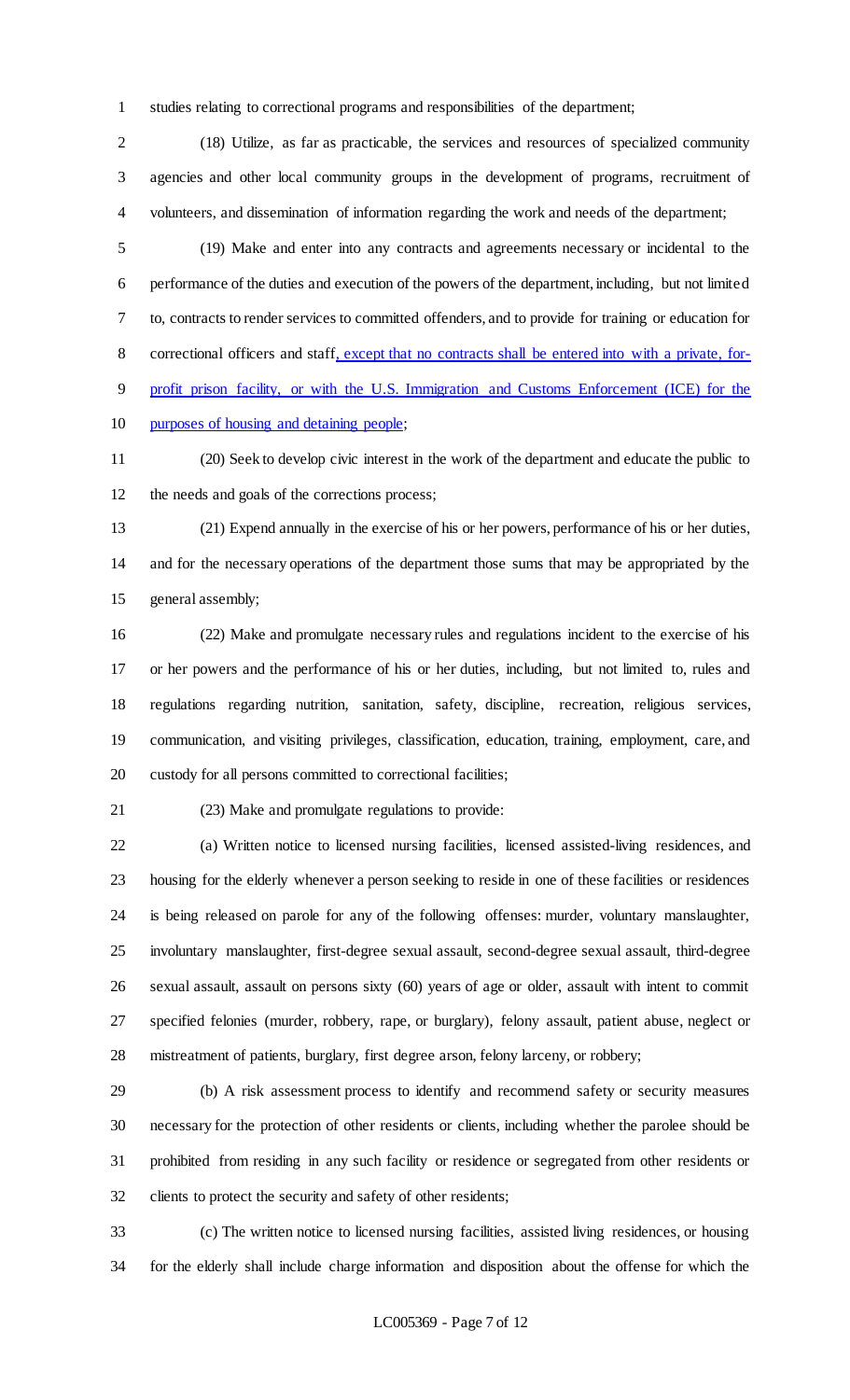resident or client has been paroled, contact information for the resident's or client's parole supervisor, a copy of the risk assessment and recommendations, if any, regarding safety and security measures. A copy of the written notice shall be provided to the parolee; and

 (d) A process for notifying the appropriate state regulatory agency and the state long-term care ombudsman whenever notice as required in subsection (23)(a) of this section has been given;

 (24) Notwithstanding the enumeration of the powers of the director as set forth in this section, and notwithstanding any other provision of the general laws, the validity and enforceability of the provisions of a collective bargaining agreement shall not be contested, affected, or diminished, nor shall any arbitration award be vacated, remanded or set aside on the basis of an alleged conflict with this section or with any other provision of the general laws.

 SECTION 3. Section 45-2-4 of the General Laws in Chapter 45-2 entitled "General Powers" is hereby amended to read as follows:

#### **45-2-4. Power to own property and make contracts.**

 Cities and towns may take, purchase, and hold real and personal property, and alienate and convey the property; and may also take, hold, and manage the property in trust for any charitable, other than religious, uses, and may make all contracts, including lease or lease-purchase agreements of real and personal property, necessary and convenient for the transaction of the business of the city or town except that no contracts shall be entered into with U.S. Immigration and Customs 19 Enforcement (ICE) for the purposes of housing and detaining people.

 SECTION 4. Section 45-54-6 of the General Laws in Chapter 45-54 entitled "Municipal Detention Facility Corporations" is hereby amended to read as follows:

#### **45-54-6. Powers.**

- Except to the extent inconsistent with any specific provision of this chapter, the corporation has the power:
- (1) To sue and be sued, complain, and defend in its corporate name;
- 

(2) To have a seal, which may be altered at pleasure, and to use the seal by causing it or a

 facsimile to be impressed, affixed, or in any other manner reproduced. The seal shall be clearly distinguishable from the seal of any city or town;

- (3) To maintain an office at a place or places that it may designate within the boundaries of the city or town whose council established the corporation;
- (4) To determine the location and character of any project to be financed under the provisions of this chapter, not inconsistent with local zoning ordinances;
- (5) To purchase, hold, and use any property, real, personal, or mixed, tangible or intangible,
- or any interest in it, necessary or desirable for carrying out the purposes for the corporation, and to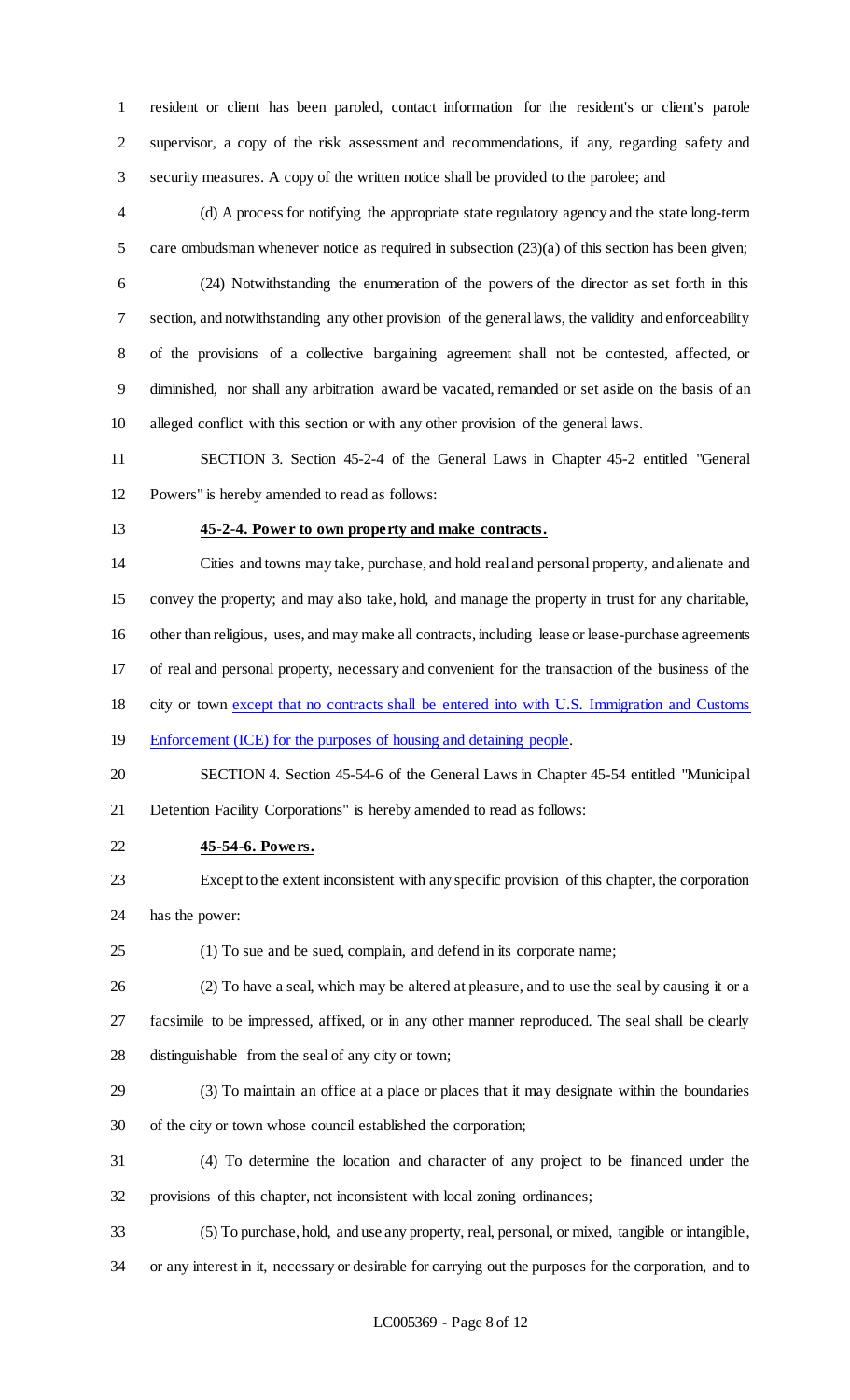mortgage, lease, or sell any of that property;

 (6) To acquire, whether by purchase, lease, gift, exchange, or otherwise, and to construct, reconstruct, improve, erect, maintain, operate, manage, equip, and furnish, one or more projects, including all real, personal, or mixed properties which it may deem necessary in connection with that, and regardless of whether or not the project or projects shall then be in existence or shall then be partially or wholly constructed;

 (7) To lease, as lessor, to any person, firm, partnership, or corporation, either public or private, any or all of its projects, and to charge and collect rent for them, and to terminate any lease upon the failure of the lessee to comply with any of the obligations of the lease;

(8) To lease, as lessee, any property, real, personal or mixed, or any interest in property;

 (9) To sell, exchange, mortgage, donate, and convey any or all of its properties whenever it finds an action to be in furtherance of the purposes for which the corporation was established;

 (10) To grant options to purchase any of its projects on whatever terms it may deem advisable, and to grant options to renew any leases entered into by it in connection with any of its projects on any terms it may deem advisable;

 (11) To issue bonds of the corporation for the purpose of carrying out any of its purposes, payable solely from the revenues pledged by the bonds for their payment, and to refund its bonds, all as provided in this chapter;

 (12) As security for the payment of the principal and interest on any bonds so issued and any agreements made in connection with that, to mortgage and pledge any or all of its projects, or any part or parts of them, whether then owned or thereafter acquired, to pledge their revenues and receipts or from an interest of the bonds, and to assign or pledge the income received by virtue of the lease or leases;

 (13) To borrow money in anticipation of the issuance of bonds for any of its purposes, and to issue notes, certificates, or other evidences of the borrowing, upon terms as may be authorized by resolution of the corporation;

 (14) To make and enter into all contracts, leases, and other agreements necessary or incidental to the performance of its duties and the execution of its powers under this chapter; provided, that those contracts, leases, and other agreements with the federal government or other federal agency are governed by federal procurement procedures, and other contracts, leases, or 31 other agreements are governed by the procurement requirements of the municipality, if any; and, provided further, that no contract shall be entered into with a private, for-profit prison facility or with the U.S. Immigration and Customs Enforcement (ICE) for the purposes of housing and 34 detaining people.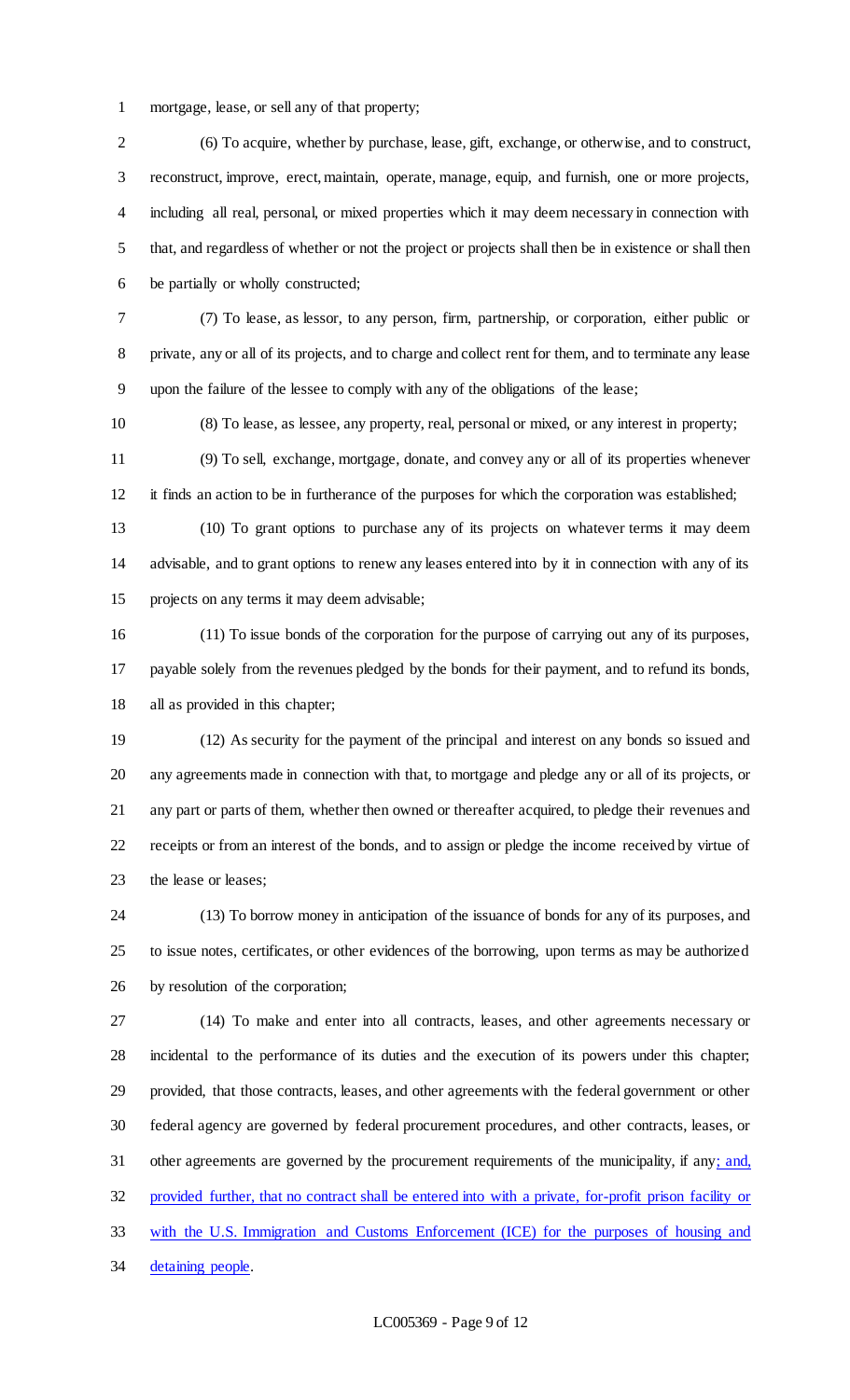(15) Without limitation of the preceding, to borrow money from, to receive and accept grants for or in aid of construction or acquisition of projects authorized under this chapter from, and to enter into contracts, leases, or other transactions with, the federal government or any federal agency; and to receive and accept from the state or any municipality, and from any other source, aid or contributions of money, property, labor, or other things of value; to be held, used, and applied only for the purposes for which the grants and contributions may be made;

 (16) To combine for financing purposes any two (2) or more projects authorized to be acquired or constructed under the provisions of this chapter;

 (17) To employ, in its discretion, attorneys, accountants, architectural and engineering consultants, and other officers, employees, or agents as may be necessary in its judgment, and to fix their compensation;

 (18) To acquire in the name of the corporation by purchase or otherwise, on terms and conditions and in the manner that it may deem proper, or by the exercise of the rights of condemnation in the manner provided in § 45-54-9, public or private lands, or parts of them or rights in them, rights-of-way, property, rights, easements, and interests as it may deem necessary for carrying out the provisions of this chapter; provided, that all public property damaged in carrying out the powers granted by this chapter is restored or repaired and placed in its original condition as nearly as practicable;

 (19) To do all other acts and to do any and all things necessary or convenient to carry out its purposes and exercise the powers given and granted in this chapter;

 (20) To provide for the care, custody, control and transportation of all detainees or inmates committed to detention or incarceration at any project and to take all necessary steps to maintain security, safety and order, to prevent escapes from any project, to take all necessary precautions to prevent the occurrence or spread of any disorder, riot, or insurrection of any project, including, but not limited to, the development, planning and coordination of emergency riot procedures, and take suitable measures for the restoration of order;

(21) To establish and enforce standards for each project;

 (22) To establish and fund training and education programs for employees, under the direction of the warden, the curriculum for which to be approved annually by the police officers' commission on standards and training, and to hire, promote, transfer, assign, and retain employees for the operation of each project and suspend, demote, discharge, or take other necessary disciplinary action with regard to such employees;

 (23) To determine the methods, means, and personnel by which the operation of each project is to be conducted;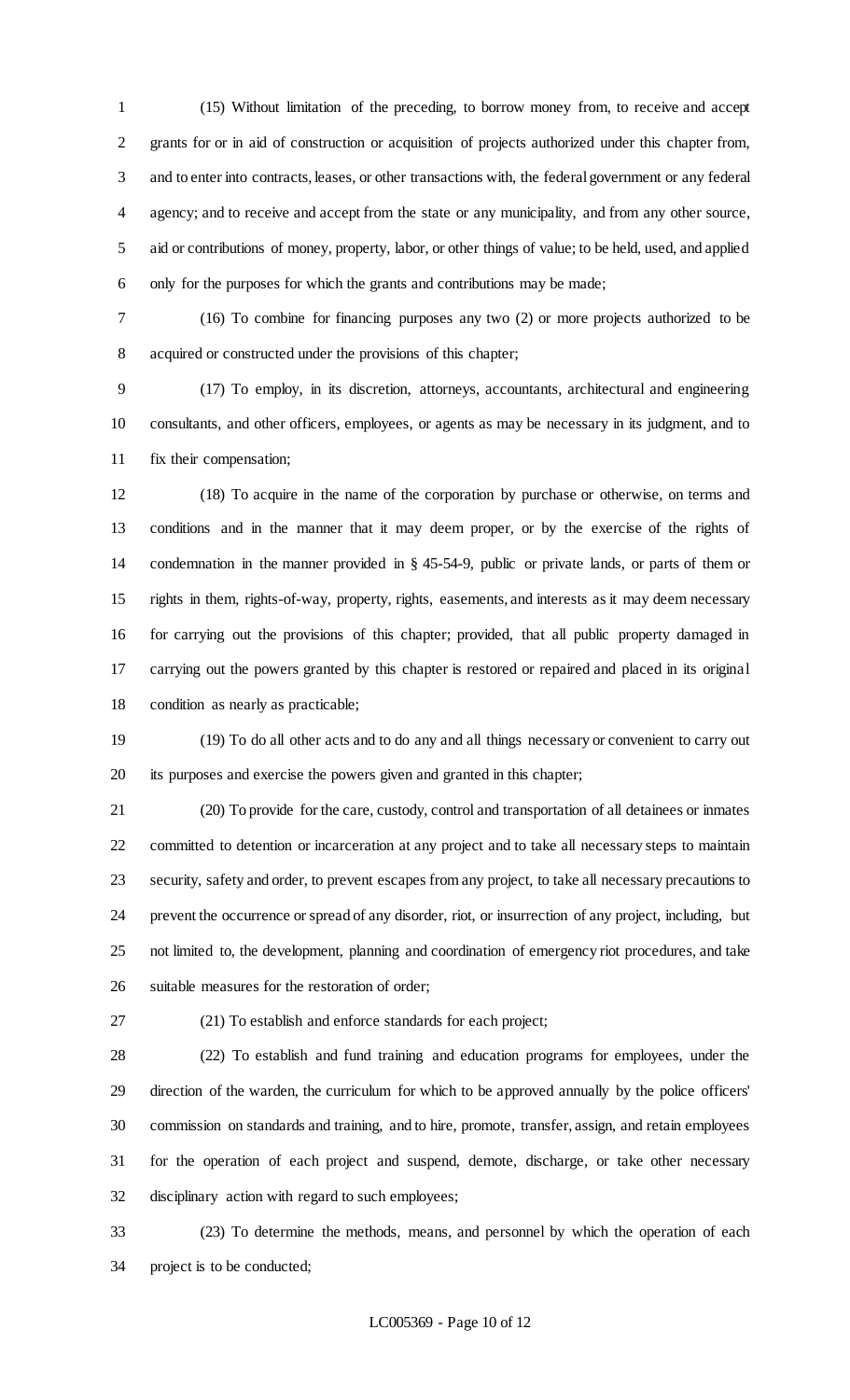(24) To relieve employees of duty because of lack of work or for other legitimate reasons;

 (25) To investigate grievances of its employees and to inquire into alleged misconduct by employees;

 (26) To make and promulgate necessary rules and regulations incident to the corporation's exercise of its powers and the performance of the corporation's duties, including, but not limited to, rules and regulations regarding nutrition, sanitation, safety, discipline, recreation, religious services, communication and visiting privileges, classification, education, training, employment, care, and custody for all persons detained at any project; and

 (27) To delegate any or all of the above referenced powers to its duly designated agents, servants, consultants or employees at its discretion, who being so designated may exercise said power(s) on behalf of the corporation.

SECTION 5. This act shall take effect upon passage.

#### ======== LC005369 ========